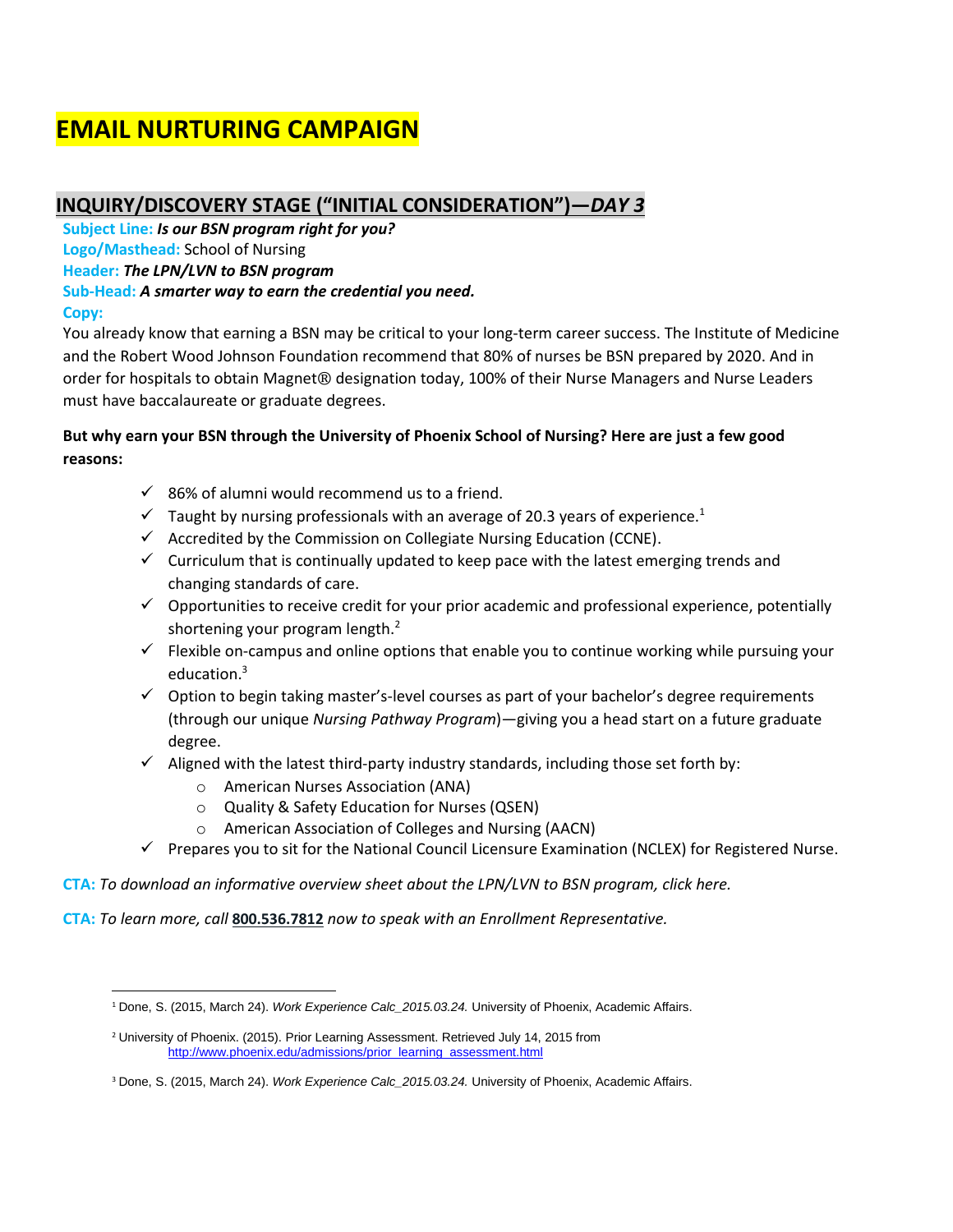#### **CTA:** *To register for an in-person or virtual tour, click here.*

#### *ABOUT THE SCHOOL OF NURSING*

*The School of Nursing at the University of Phoenix College of Health Professions offers graduate, undergraduate, and certificate programs that prepare nurses for the new challenges and ever-expanding roles they play in today's health care field. In an era of unprecedented change—from shifting patient demographics, to the emergence of new models like telemedicine and retail medicine, to an increasingly complex licensing and credentialing environment—the School of Nursing is committed to helping students navigate the changes and remain on the leading-edge of their professions. The School of Nursing helps today's students become the nurses tomorrow needs.* 

# **INQUIRY/DISCOVERY STAGE ("INITIAL CONSIDERATION")—DAY 7**

**Subject Line:** *Top 3 reasons to choose the University of Phoenix School of Nursing* **Logo/Masthead:** School of Nursing **Header:** *The Phoenix Advantage* **Sub-Head:** *Three reasons we've become a leader in nursing education.* **Copy:**

In an era of rapid change and growing complexity in the health care industry, you need a college that is committed to keeping its programs current and ensuring you learn the most up-to-the-minute standards of care. *And, of course, you need a school that will fit into your busy life as a working nurse.*

Here are three key reasons we have become one of the largest nursing programs in the country:

### **1. RELEVANCE**

**Students choose us because we are able to keep them on the leading-edge of their profession.** With our own Center for Health Care Research and a faculty of nearly 3,000 working health care professionals nationwide, we are uniquely positioned to remain on the pulse of change in the rapidly-evolving health care industry. And our unmatched size and scale—including a vast library of curriculum as well as highly-sophisticated learning technology and curriculum design capabilities—enable us to adapt our programs in real-time to keep pace with those changes.

### **2. QUALITY**

**Students choose us because leading regulatory organizations and our own students endorse our education.** University of Phoenix is accredited by the Higher Learning Commission and our nursing program is accredited by the Commission on Collegiate Nursing Education (CCNE). With impressive student satisfaction rates of nearly 90%, a faculty of health care leaders with an average of 20 years of real-world experience, and a curriculum that remains tightly aligned with the latest third-party industry standards, we are a quality leader in health care education.

#### **3. ACCESSIBILITY**

**Students choose us because our education fits into the realities of their lives as busy working professionals.**  Through online as well as on-ground options, and a range of time- and money-saving program offerings, we make it both convenient and affordable for adult students to further their education.

**CTA:** *To download an informative overview sheet about the LPN/LVN to BSN program, click here.*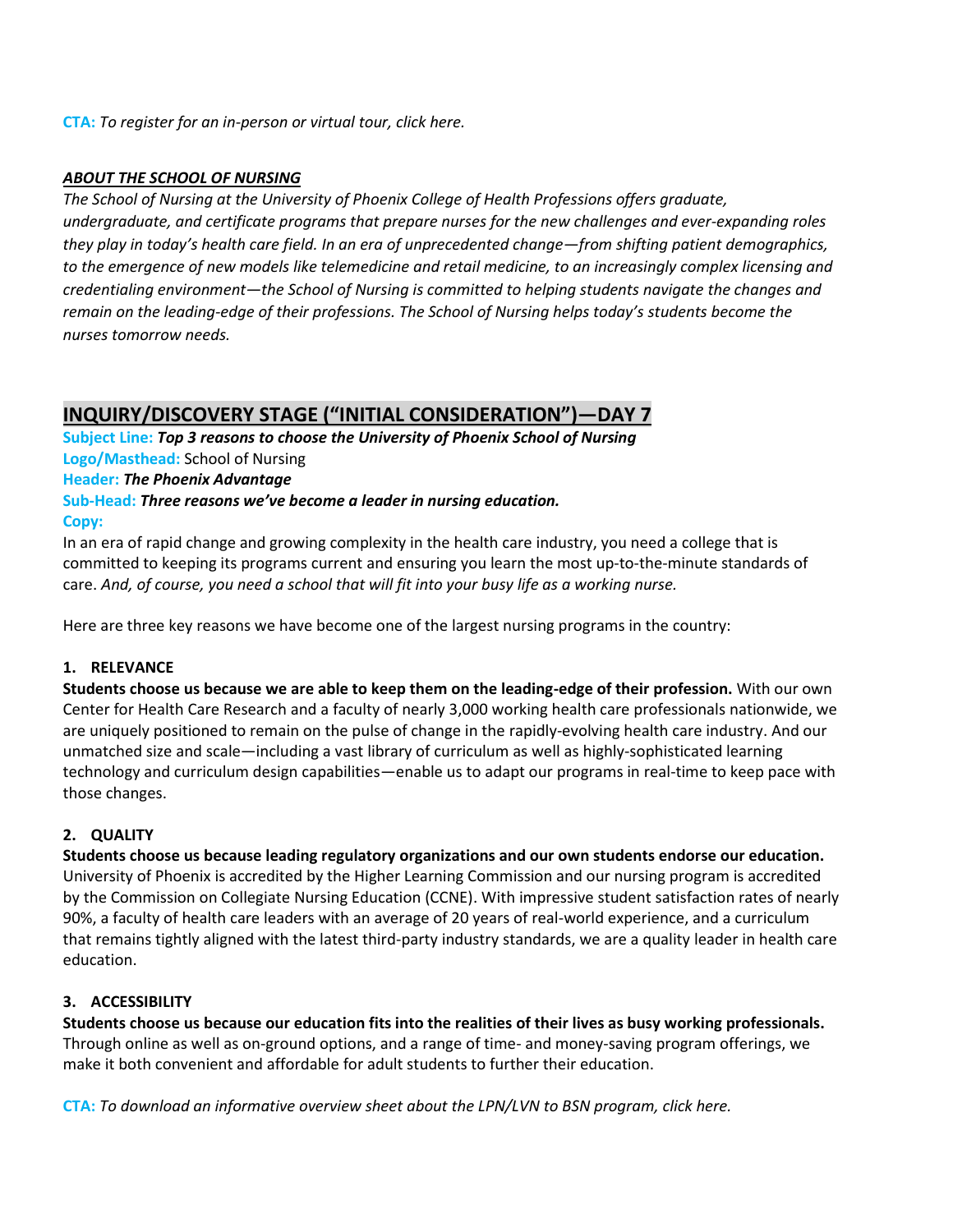**CTA:** *To learn more, call* **[800.536.7812](tel:+18005367812)** *now to speak with an Enrollment Representative.* 

**CTA:** *To register for an in-person or virtual tour, click here.* 

### *ABOUT THE SCHOOL OF NURSING*

*The School of Nursing at the University of Phoenix College of Health Professions offers graduate, undergraduate, and certificate programs that prepare nurses for the new challenges and ever-expanding roles they play in today's health care field. In an era of unprecedented change—from shifting patient demographics, to the emergence of new models like telemedicine and retail medicine, to an increasingly complex licensing and credentialing environment—the School of Nursing is committed to helping students navigate the changes and remain on the leading-edge of their professions. The School of Nursing helps today's students become the nurses tomorrow needs.* 

# **INQUIRY/DISCOVERY STAGE ("INITIAL CONSIDERATION")—DAY 10**

**Subject Line:** *It's a great time to advance your nursing credentials.* **Logo/Masthead:** School of Nursing

**Header:** *Perfect Timing.*

 $\overline{\phantom{a}}$ 

**Sub-Head:** *As opportunities for nurses expand, this could be a great time to invest in your credentials.* **Copy:**

Nursing is the fastest growing occupation in the U.S., with more anticipated job growth than any other profession. Between 2008 and 2018, the field of nursing is expected to grow an average of 22% per year—and, in some settings, the growth will be even higher. <sup>4</sup>

With so many opportunities on the horizon, this could be the perfect time for a nurse like you to invest in yourself and prepare for the many opportunities that await.

Earning your BSN is a critical first step toward maximizing your options in the expanding nursing profession. The Institute of Medicine and the Robert Wood Johnson Foundation recommend that 80% of nurses be BSN prepared by 2020. And in order for hospitals to obtain Magnet® designation today, 100% of their Nurse Managers and Nurse Leaders must have baccalaureate or graduate degrees.

The University of Phoenix School of Nursing **LPN/LVN to BSN** program will equip you with the leading-edge skills and more advanced credential you need to continue moving forward in this growing field—*and in a format that fits into your life as a busy working nurse.* 

**CTA:** *To download an informative overview sheet about the LPN/LVN to BSN program, click here.* 

**CTA:** *To learn more, call* **[800.536.7812](tel:+18005367812)** *now to speak with an Enrollment Representative.* 

<sup>4</sup> *Monthly Labor Review, Occupational Employment Projections to 2022. bls.gov. Bureau of Labor Statistics. December 2014.*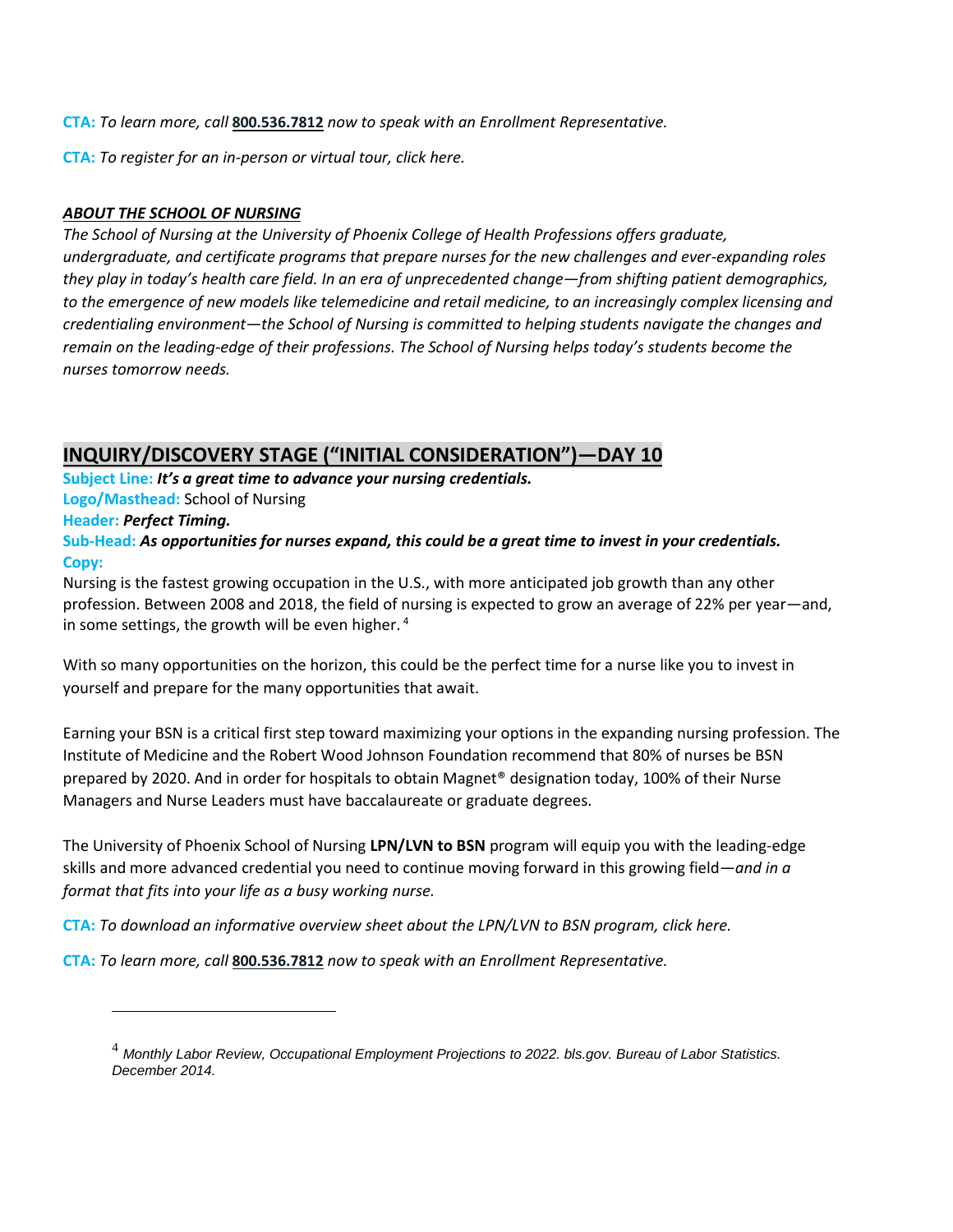### *ABOUT THE SCHOOL OF NURSING*

*The School of Nursing at the University of Phoenix College of Health Professions offers graduate, undergraduate, and certificate programs that prepare nurses for the new challenges and ever-expanding roles they play in today's health care field. In an era of unprecedented change—from shifting patient demographics, to the emergence of new models like telemedicine and retail medicine, to an increasingly complex licensing and credentialing environment—the School of Nursing is committed to helping students navigate the changes and remain on the leading-edge of their professions. The School of Nursing helps today's students become the nurses tomorrow needs.* 

### **INQUIRY/DISCOVERY STAGE ("INITIAL CONSIDERATION")—DAY 14**

**Subject Line:** *Wondering if you can afford your BSN?*  **Logo/Masthead:** School of Nursing **Header:** *Financing your Education* **Sub-Head:** *Learn about the many ways we can help make your education affordable.*  **Copy:**

It's no secret that college can be costly. But it's also an *investment* in yourself and your future—a future in the rewarding and rapidly-growing health care field. And with a wide range of financing options available at University of Phoenix, you just might find that furthering your education is more affordable than you ever imagined.

Our Financial Aid Advisors will work with you to build an individualized financing plan that best suits your unique preferences and needs. Following is a glimpse at the many "mix and match" financing options\* we offer:

- o **Federal Financial Aid**—Provided by the federal government and includes both federal grants (which do not need to be repaid) as well as federal loans.
- o **Scholarships\*\***—Provided by the University of Phoenix and many external organizations, and does not need to be repaid.
- o **Institutional grants**—Provided by the University of Phoenix to students who meet certain financial need criteria, and does not need to be repaid.
- o **Tuition Deferral Plan**—For students whose employers offer tuition reimbursement. Provides a 60-day "grace period" so that you have time to be reimbursed by your employer before making your tuition payment to the University.
- o **Third-Party Billing Plan**—For students whose employers offer tuition reimbursement. Tuition bills are sent directly to your employer instead of you.
- o **Military or Government Billing Plan**—For students who are government employees, U.S. Armed Forces veterans, or active-duty military personnel. Tuition bills are sent directly to your employer instead of you.
- o **Tribal funding**—Offered by several American Indian tribal nations, providing tuition funding for students who are recognized members.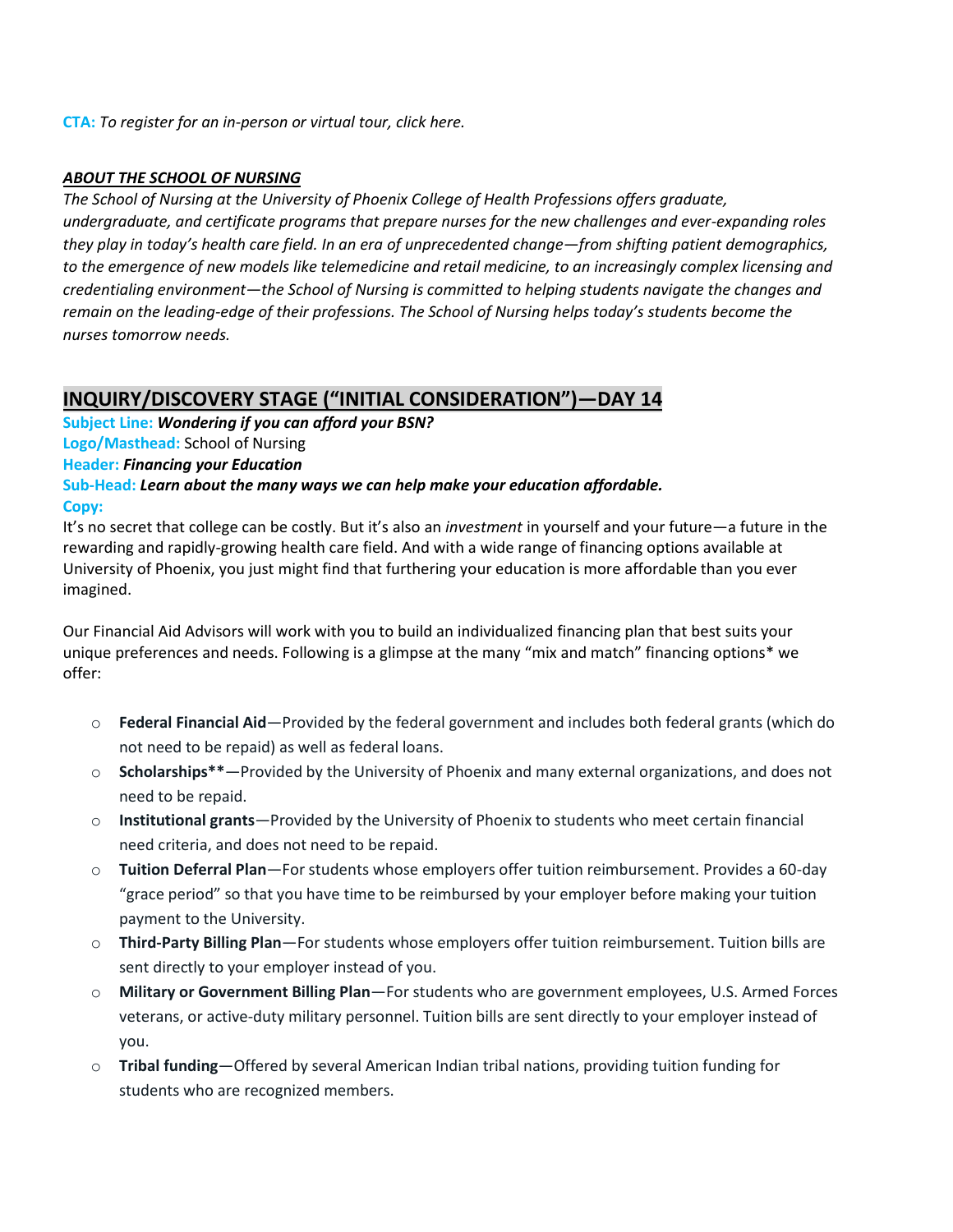- o **Private student loans**—Available through most financial institutions.
- o **Cash Plan**—Allows you to pay for your education one course at a time, as you pursue your education.

\*Financial aid is available to those who qualify.

\*\*Scholarships are not provided to all students.

**CTA:** *To begin exploring your educational financing options, call* **[800.536.7812](tel:+18005367812)** *now to speak with a Financial Aid Advisor.*

**CTA:** *To register for an in-person or virtual tour, click here.* 

#### *ABOUT THE SCHOOL OF NURSING*

*The School of Nursing at the University of Phoenix College of Health Professions offers graduate, undergraduate, and certificate programs that prepare nurses for the new challenges and ever-expanding roles they play in today's health care field. In an era of unprecedented change—from shifting patient demographics, to the emergence of new models like telemedicine and retail medicine, to an increasingly complex licensing and credentialing environment—the School of Nursing is committed to helping students navigate the changes and remain on the leading-edge of their professions. The School of Nursing helps today's students become the nurses tomorrow needs.* 

### **INQUIRY/DISCOVERY STAGE ("INITIAL CONSIDERATION")—DAY 17**

**Subject Line:** *Our BSN program can fit into your busy life.* 

### **Logo/Masthead:** School of Nursing

 $\overline{\phantom{a}}$ 

### **Header:** *Education that works for working adults.*

**Sub-Head:** *We make it possible to pursue your dreams without sacrificing today's responsibilities.* **Copy:**

We get it. As a nurse, you work long and sometimes inconsistent hours—and you have personal and family commitments on top of that. Although you want to further your education and stay on the leading-edge of your profession, you may wonder how you will fit school into your already busy life.

*That's our specialty.* University of Phoenix was founded nearly 40 years ago with the specific goal of making higher education accessible to busy working adults like you.

- $\checkmark$  Multiple physical locations offering a range of daytime, evening, and weekend options.
- $\checkmark$  Online courses that are accessible 24/7—so you can complete your coursework whenever it works best for you.
- $\checkmark$  A mobile app that enables you to access your online courses and complete assignments even when you are on the go.
- $\checkmark$  Opportunities to receive credit for your prior academic and professional experience, so you may be able to take fewer courses and graduate faster.<sup>5</sup>

<sup>5</sup> University of Phoenix. (2015). Prior Learning Assessment. Retrieved July 14, 2015 from [http://www.phoenix.edu/admissions/prior\\_learning\\_assessment.html](http://www.phoenix.edu/admissions/prior_learning_assessment.html)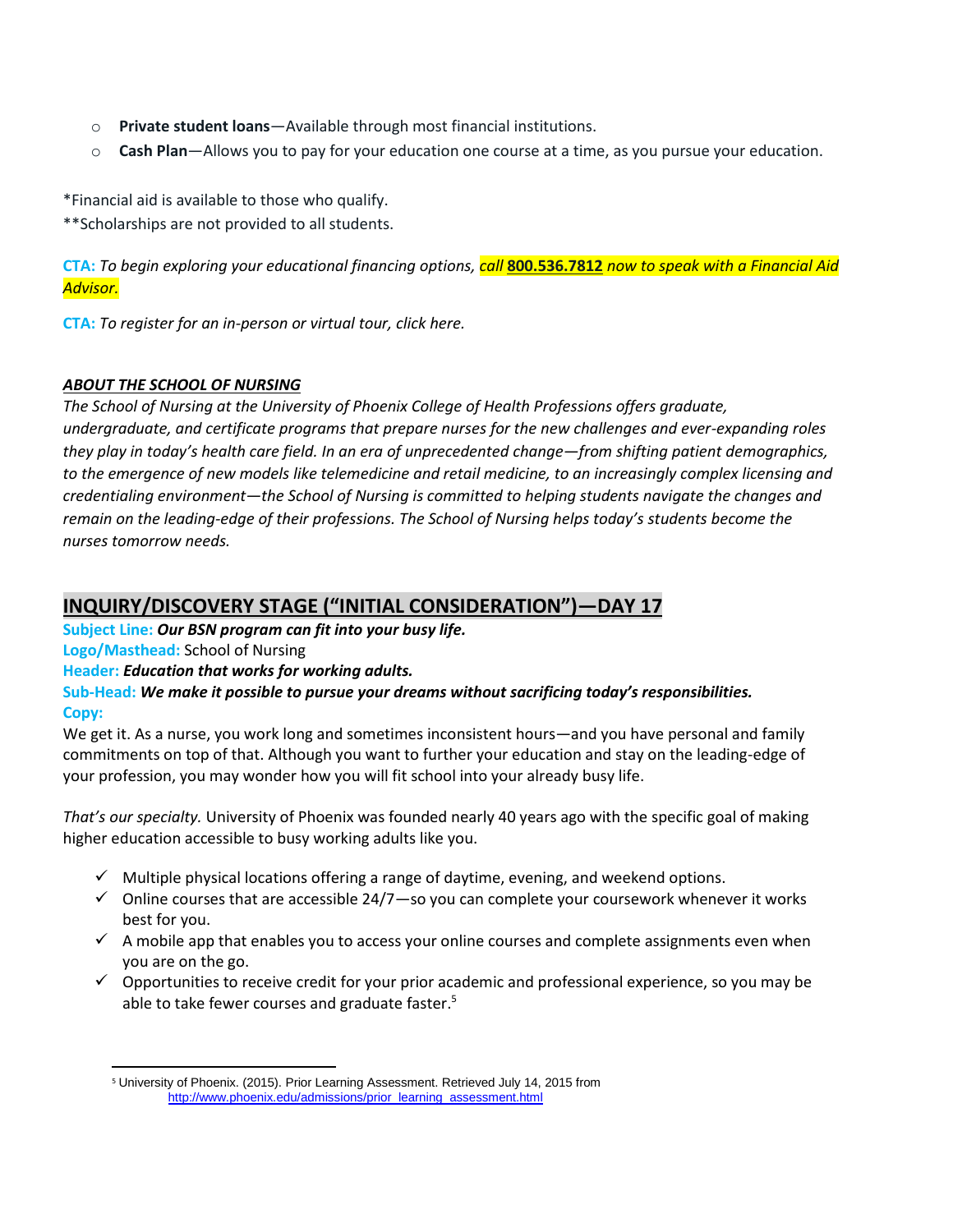**CTA:** *To learn more, call* **[800.536.7812](tel:+18005367812)** *now to speak with an Enrollment Representative.* 

**CTA:** *To register for an in-person or virtual tour, click here.* 

### *ABOUT THE SCHOOL OF NURSING*

*The School of Nursing at the University of Phoenix College of Health Professions offers graduate, undergraduate, and certificate programs that prepare nurses for the new challenges and ever-expanding roles they play in today's health care field. In an era of unprecedented change—from shifting patient demographics, to the emergence of new models like telemedicine and retail medicine, to an increasingly complex licensing and credentialing environment—the School of Nursing is committed to helping students navigate the changes and remain on the leading-edge of their professions. The School of Nursing helps today's students become the nurses tomorrow needs.* 

## **INQUIRY/DISCOVERY STAGE ("INITIAL CONSIDERATION")—DAY 21**

**Subject Line:** *Come visit us…*

**Logo/Masthead:** School of Nursing

**Header:** *Open Houses and Virtual Tours*

#### **Sub-Head:** *See for yourself what the University of Phoenix School of Nursing has to offer.*  **Copy:**

Choosing a college can be a very personal decision—one that often comes down to what simply "feels right." And for many students, seeing a campus and meeting staff or faculty in-person can be the best way to determine whether a particular college and program is the right one for them.

The University of Phoenix School of Nursing hosts monthly Open House events at each of our ground campuses—*as well as Virtual Open Houses for those who aren't able to attend in-person—*to help prospective students like you get to know us on a more personal level.

- Interact with faculty, students, and staff while enjoying refreshments at a welcome reception.
- $\checkmark$  See classrooms, student spaces, simulation labs, and more during a guided campus tour.
- $\checkmark$  Learn more about the College and your specific program of interest during informative group presentations.
- $\checkmark$  Get the inside scoop from current students and alumni during a Q&A panel discussion.
- $\checkmark$  And, should you wish to do so, meet with Enrollment Representatives or Financial Aid Advisors to discuss next steps in the Admissions process.

**CTA:** *Find out if we're right for you. To register for an in-person or virtual tour, click here.*

**CTA:** *To speak with an Enrollment Representative, call* **[800.536.7812.](tel:+18005367812)**

### *ABOUT THE SCHOOL OF NURSING*

*The School of Nursing at the University of Phoenix College of Health Professions offers graduate, undergraduate, and certificate programs that prepare nurses for the new challenges and ever-expanding roles they play in today's health care field. In an era of unprecedented change—from shifting patient demographics, to the emergence of new models like telemedicine and retail medicine, to an increasingly complex licensing and credentialing environment—the School of Nursing is committed to helping students navigate the changes and*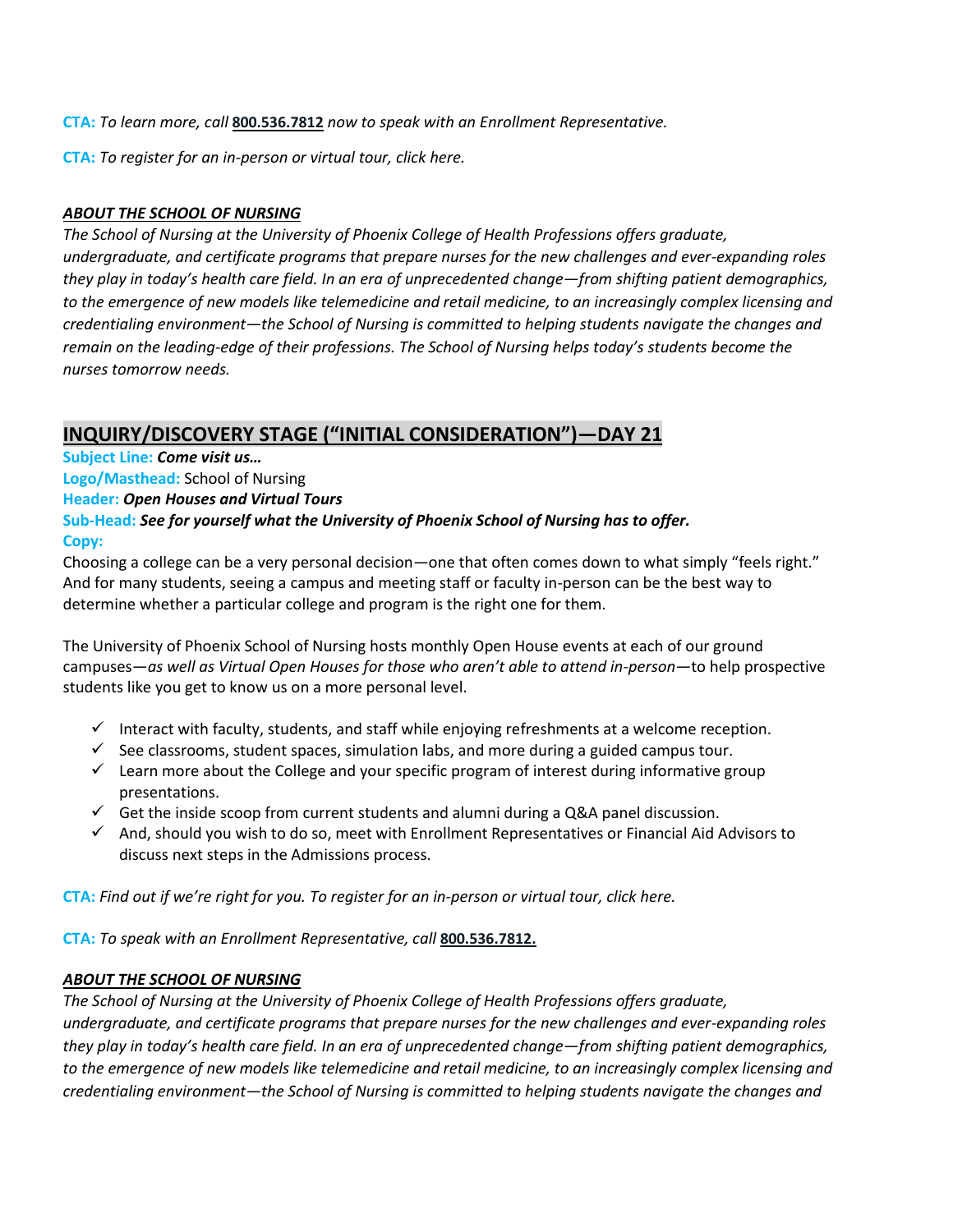*remain on the leading-edge of their professions. The School of Nursing helps today's students become the nurses tomorrow needs.* 

# **POST-APPOINTMENT STAGE ("ACTIVE EVALUATION") —DAY 1**

[Alumni Story]

# **POST-APPOINTMENT STAGE ("ACTIVE EVALUATION") —DAY 3**

**Subject Line:** *Top trends impacting health careers* **Logo/Masthead** School of Nursing

**Header:** *The Intersection of Health and the Health Care Workforce* **Sub-Head:** *University of Phoenix convenes nationwide health care leaders to explore influential trends in our dynamic industry.* 

### **Copy:**

A hallmark of the College of Health Professions at University of Phoenix is our commitment to remaining aggressively on the pulse of change in the rapidly-evolving health care industry. In keeping with that commitment, we recently convened experts from across the country for a daylong forum focused on key trends that are transforming today's health care professions.

Co-sponsored by Sodexo and the College of Health Professions at University of Phoenix (in collaboration with STEMconnector®), the forum engaged senior leadership from diverse areas of the industry, such as clinical care, pharmaceutical research and development, health care information technology, health policy, and higher education. The following video provides a glimpse into the topics that were explored.

### **[Insert overview/highlight video from the forum.]**

**CTA:** *To download an Executive Summary of key take-aways from the forum, click here.* 

**CTA:** *To apply to the University of Phoenix School of Nursing, click here.* 

**CTA:** *To speak with an Enrollment Representative, call* **[800.536.7812.](tel:+18005367812)**

### *ABOUT THE SCHOOL OF NURSING*

*The School of Nursing at the University of Phoenix College of Health Professions offers graduate, undergraduate, and certificate programs that prepare nurses for the new challenges and ever-expanding roles they play in today's health care field. In an era of unprecedented change—from shifting patient demographics, to the emergence of new models like telemedicine and retail medicine, to an increasingly complex licensing and credentialing environment—the School of Nursing is committed to helping students navigate the changes and remain on the leading-edge of their professions. The School of Nursing helps today's students become the nurses tomorrow needs.* 

# **POST-APPOINTMENT STAGE ("ACTIVE EVALUATION") —DAY 7**

**Subject Line:** *Reason # 1 to choose the University of Phoenix School of Nursing* **Logo/Masthead:** School of Nursing **Header:** *Reason #1: RELEVANCE*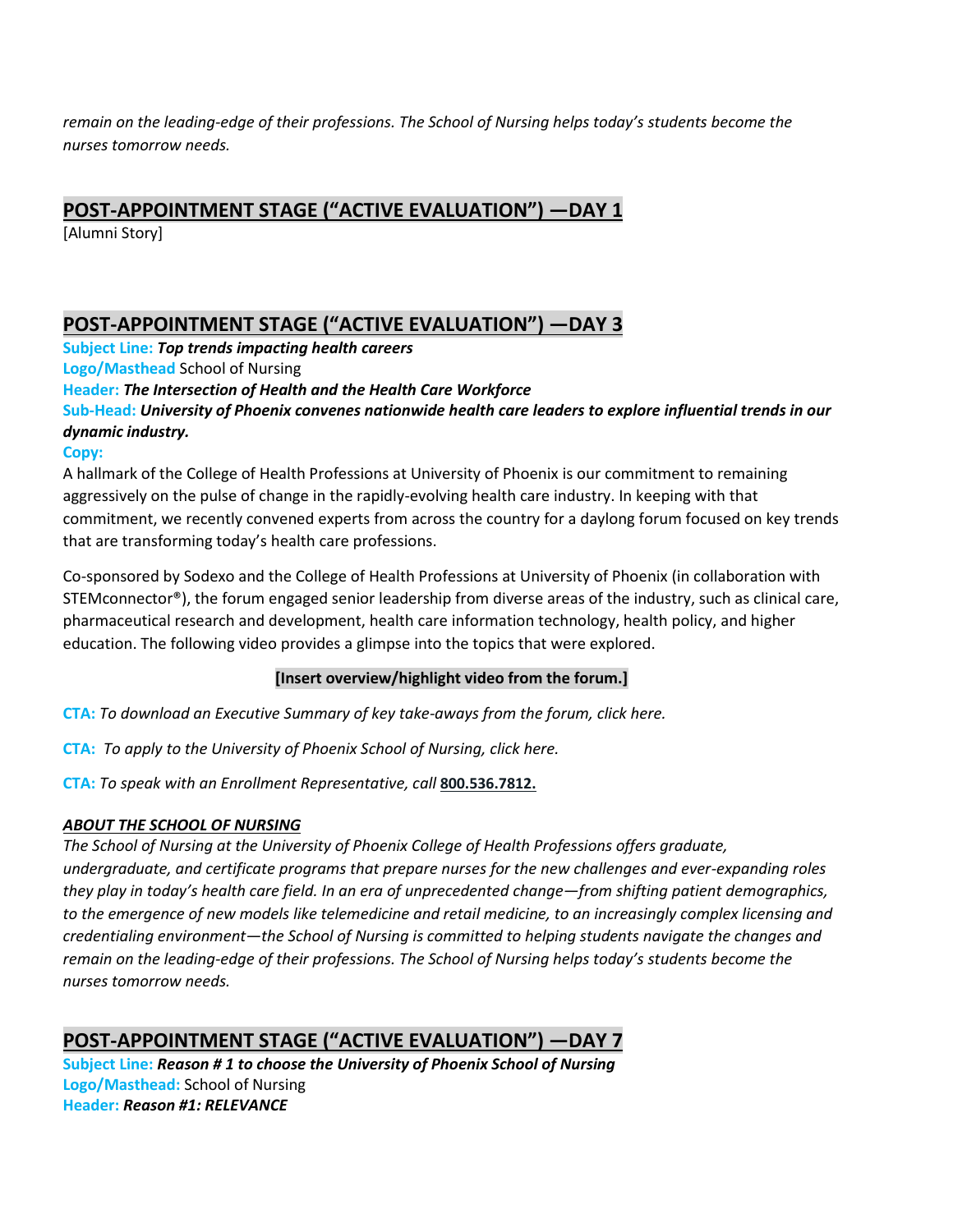### **Sub-Head:** *We'll keep you current and competitive in the rapidly-changing nursing profession.* **Copy:**

As the health care industry rapidly evolves, you need a college that is evolving right along with it. One of the key reasons students choose the University of Phoenix School of Nursing is **RELEVANCE**—the fact that our curriculum remains so tightly aligned with the latest trends, best practices, standards of care, and changing regulatory requirements. Here's how we do it:

- $\checkmark$  With our own in-house Center for Health Care Research, a vast network of health care provider partners, and a faculty of roughly 3,000 health care professionals throughout the country, we are uniquely able to remain on the pulse of change in the health care industry.
- $\checkmark$  Our unmatched size and scale--including an extensive library of curricula as well as industry-leading learning technology and curriculum design capabilities--enable us to quickly adapt our programs to keep pace with those changes in a way few institutions can.

In an era of rapid change in the health care industry, the University of Phoenix School of Nursing is uniquelypositioned to keep our curriculum current and relevant—*helping you become the nurse tomorrow needs.* 

**CTA:** *To apply to the University of Phoenix School of Nursing, click here.* 

**CTA:** *To speak with an Enrollment Representative, call* **[800.536.7812.](tel:+18005367812)**

### *ABOUT THE SCHOOL OF NURSING*

*The School of Nursing at the University of Phoenix College of Health Professions offers graduate, undergraduate, and certificate programs that prepare nurses for the new challenges and ever-expanding roles they play in today's health care field. In an era of unprecedented change—from shifting patient demographics, to the emergence of new models like telemedicine and retail medicine, to an increasingly complex licensing and credentialing environment—the School of Nursing is committed to helping students navigate the changes and remain on the leading-edge of their professions. The School of Nursing helps today's students become the nurses tomorrow needs.* 

# **POST-APPOINTMENT STAGE ("ACTIVE EVALUATION") —DAY 10**

**Subject Line:** *Reason # 2 to choose the University of Phoenix School of Nursing* **Logo/Masthead:** School of Nursing **Header:** *Reason #2: QUALITY* **Sub-Head:** *Our education is endorsed by third parties as well as our own students.* 

### **Copy:**

While many schools offer nursing programs, they aren't all created equal. One of the key reasons students choose the University of Phoenix School of Nursing is **QUALITY**—the fact that we are an accredited institution with a curriculum that remains tightly aligned with the latest third-party industry standards, an impressive faculty of health care leaders with years of experience in the field, and students who consistently vouch for our education. Here's a glimpse at what makes us a quality leader:

- $\checkmark$  Institution accredited by the Higher Learning Commission (HLC)
- $\checkmark$  Nursing programs accredited by the Commission on Collegiate Nursing Education (CCNE)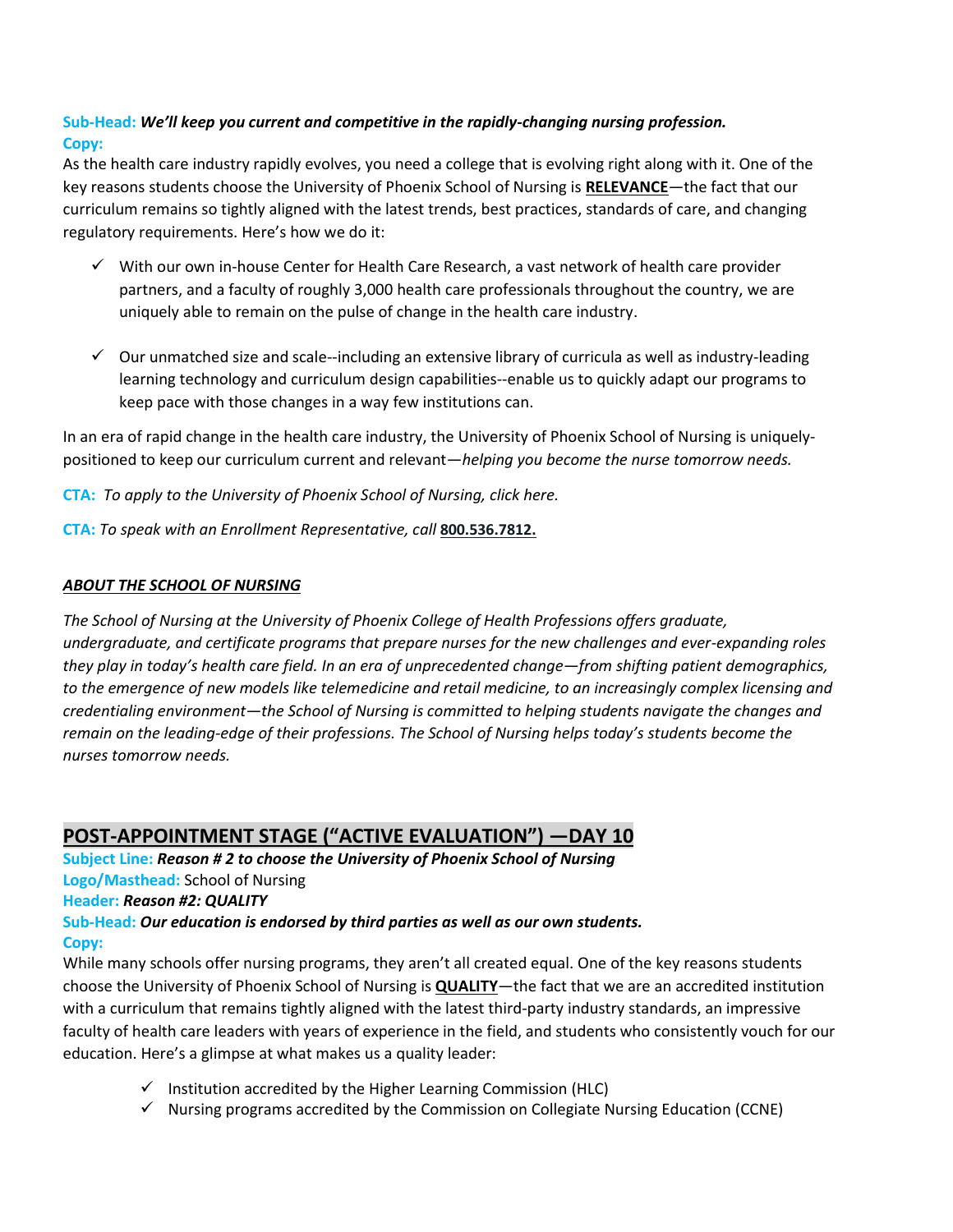- $\checkmark$  Faculty with an average of 20 years of real-world experience, including 157 CEOs, 21 COOs, 15 CFOs, 13 VPs, 8 Chief Nursing Officers, and 99 Directors of programs.
- $\checkmark$  Curricula that is updated regularly to align with changing industry standards, including those set forth by\*:
	- o American Association of Colleges and Nursing (AACN)
	- o American Nurses Association (ANA)
	- o National League for Nursing (NLN)
	- o Quality & Safety Education for Nurses (QSEN)
- $\checkmark$  Curricula that prepares students to sit for relevant licensing exams, such as\*:
	- o National Council Licensure Examination (NCLEX) for Registered Nurse
	- o American Nurses Credentialing Center (ANCC) Family Nurse Practitioner-Board Certified (FNP-BC) credential exam
	- o American Association of Nurse Practitioners (AANP) Family Nurse Practitioner-Certified (FNP-C) credential exam
	- o National League of Nursing (NLN) Certified Nursing Educator (CNE) exam
	- o American Nurses Credentialing Center's Nurse Executive Board Certification (NE-BC) exam
- $\checkmark$  Impressive student satisfaction rates:
	- o 86% of nursing alumni would recommend us to a friend
	- o 90% of nursing students are satisfied with their faculty

Endorsed by both third-party organizations as well as our own students, The University of Phoenix School of Nursing has the concrete credentials to help you to become the nurse tomorrow needs.

**CTA:** *To apply to the University of Phoenix School of Nursing, click here.* 

**CTA:** *To speak with an Enrollment Representative, call* **[800.536.7812.](tel:+18005367812)**

*\*Not all programs align with the standards of all third-party organizations, and not all programs prepare students to sit for all licensing exams. For exact details about your specific program of interest, contact your Enrollment Representative.* 

### *ABOUT THE SCHOOL OF NURSING*

*The School of Nursing at the University of Phoenix College of Health Professions offers graduate, undergraduate, and certificate programs that prepare nurses for the new challenges and ever-expanding roles they play in today's health care field. In an era of unprecedented change—from shifting patient demographics, to the emergence of new models like telemedicine and retail medicine, to an increasingly complex licensing and credentialing environment—the School of Nursing is committed to helping students navigate the changes and remain on the leading-edge of their professions. The School of Nursing helps today's students become the nurses tomorrow needs.* 

# **POST-APPOINTMENT STAGE ("ACTIVE EVALUATION") —DAY 14**

**Subject Line:** *Reason # 3 to choose the University of Phoenix School of Nursing* **Logo/Masthead:** School of Nursing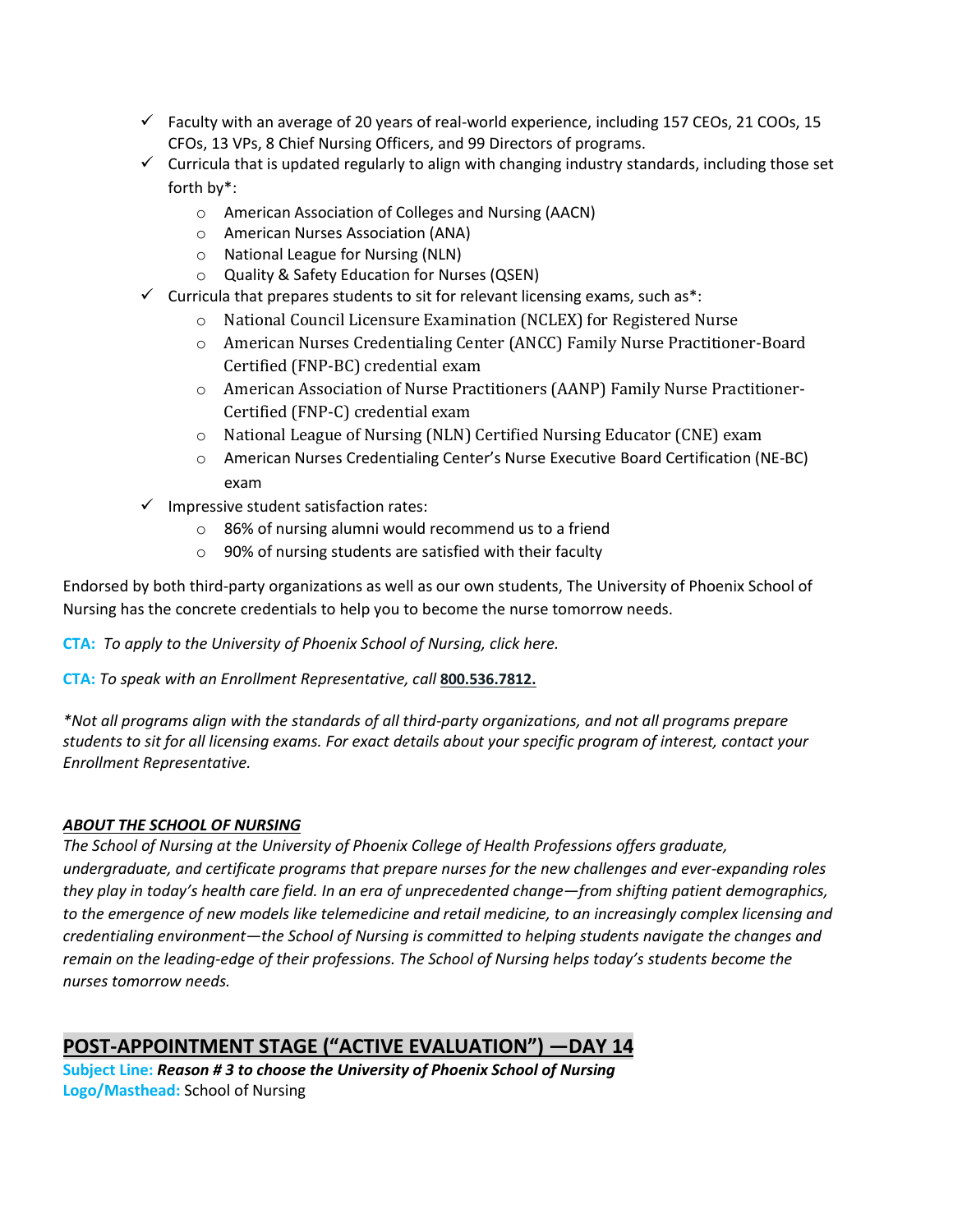#### **Header:** *Reason #3: ACCESSIBILITY*

# **Sub-Head:** *Our education works for busy working adults.*

**Copy:**

The University of Phoenix was founded nearly 40 years ago with the specific goal of helping adult students further their education without putting their lives on hold. Still today, one of the key reasons students choose us is **ACCESSIBILITY**—the fact that our education *works for busy working adults*.

Here are just a few of the ways we make it possible to pursue your dreams without sacrificing your current personal and professional commitments:

- $\checkmark$  Multiple physical locations offering a range of daytime, evening, and weekend options.
- $\checkmark$  Online courses that are accessible 24/7-so that students may complete their coursework whenever it works best for them.
- $\checkmark$  A mobile app that enables students to access their online courses and complete assignments even when they are on the go.
- $\checkmark$  Opportunities for students to receive credit for their prior academic and professional experience, potentially reducing the number of classes they must take and shortening their time to graduation.<sup>6</sup>
- A **Nursing Pathway Program** through which BSN students may begin taking master's-level courses as part of their bachelor's requirements—giving them a head start on a future graduate degree.
- $\checkmark$  Option for RNs who have a bachelor's degree in an unrelated field to accelerate their time to completion of an MSN degree. Through our **Nursing Bridge Program,** these RNs may earn their MSNs by taking just three bachelor's-level nursing courses in addition to their required master's level coursework.
- Option for MSN students to earn **a dual master's degree in Health Administration** by taking just five additional classes.

As a long-standing leader in adult education, The University of Phoenix School of Nursing delivers the convenience and flexibility you need to continue moving forward in the profession you love—and to become the nurse tomorrow needs.

**CTA:** *To apply to the University of Phoenix School of Nursing, click here.* 

**CTA:** *To speak with an Enrollment Representative, call* **[800.536.7812.](tel:+18005367812)**

### *ABOUT THE SCHOOL OF NURSING*

 $\overline{\phantom{a}}$ 

*The School of Nursing at the University of Phoenix College of Health Professions offers graduate, undergraduate, and certificate programs that prepare nurses for the new challenges and ever-expanding roles they play in today's health care field. In an era of unprecedented change—from shifting patient demographics, to the emergence of new models like telemedicine and retail medicine, to an increasingly complex licensing and credentialing environment—the School of Nursing is committed to helping students navigate the changes and remain on the leading-edge of their professions. The School of Nursing helps today's students become the nurses tomorrow needs.* 

<sup>6</sup> University of Phoenix. (2015). Prior Learning Assessment. Retrieved July 14, 2015 from [http://www.phoenix.edu/admissions/prior\\_learning\\_assessment.html](http://www.phoenix.edu/admissions/prior_learning_assessment.html)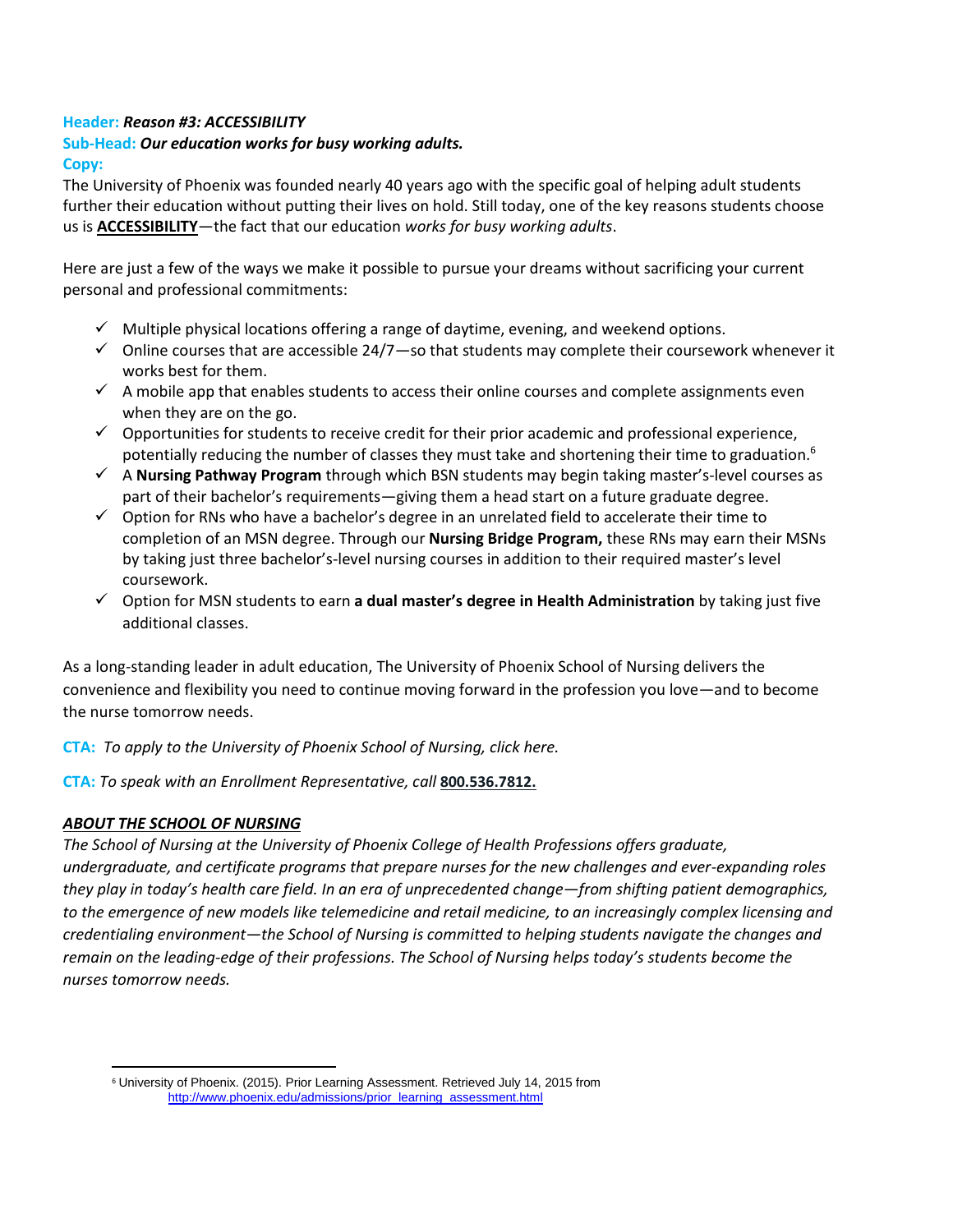# **POST-APPOINTMENT STAGE ("ACTIVE EVALUATION") —DAY 17**

**Subject Line:** *How to Apply to University of Phoenix*

**Logo/Masthead:** School of Nursing

**Header:** *School of Nursing Admissions*

**Sub-Head:** *An overview of our application process and requirements* 

### **Copy:**

The University of Phoenix School of Nursing seeks dedicated nurses who are passionate about helping others and remaining on the leading-edge of their profession. If that sounds like you, we invite you to apply! We accept applications year-round and offer numerous start dates throughout the year. Following is an overview of our process and requirements.

### **The Process:**

**Step 1:** Complete our online application for admissions.

**Step 2:** Your dedicated Enrollment Representative will contact you regarding any additional requirements that must be fulfilled, and to assist you with gathering documents such as transcripts from your prior education.

**Step 3:** Your completed application materials will be reviewed and you will receive an admissions decision within one week.

**Step 4:** If accepted, your dedicated Financial Aid Advisor will work with you to build an individualized financing plan.

**Step 5:** Once your financing has been solidified, you will be registered for class and invited to participate in New Student Orientation.

### **Summary of Admission Requirements\* for the LPN/LVN to BSN Program:**

- Completed application for admissions and related admissions forms
- High school diploma or GED equivalent
- Official transcripts and test scores from previous colleges attended
- Valid, unrestricted, unencumbered LPN or LVN license
- TEAS V (Test of Essential Academic Skills) assessment, with a Science score of 45.8 or higher, and an overall score of 58.7
- Successful completion of a criminal background check
- Proof of U.S. citizenship

**CTA:** *To apply to the University of Phoenix School of Nursing, click here.* 

**CTA:** *To speak with an Enrollment Representative, call* **[800.536.7812.](tel:+18005367812)**

*\*This list is intended to be a basic summary of requirements. Requirements may vary, including for students from certain states/regions and for international students. An Enrollment Representative will assist you with determining your exact requirements.* 

### *ABOUT THE SCHOOL OF NURSING*

*The School of Nursing at the University of Phoenix College of Health Professions offers graduate, undergraduate, and certificate programs that prepare nurses for the new challenges and ever-expanding roles they play in today's health care field. In an era of unprecedented change—from shifting patient demographics,*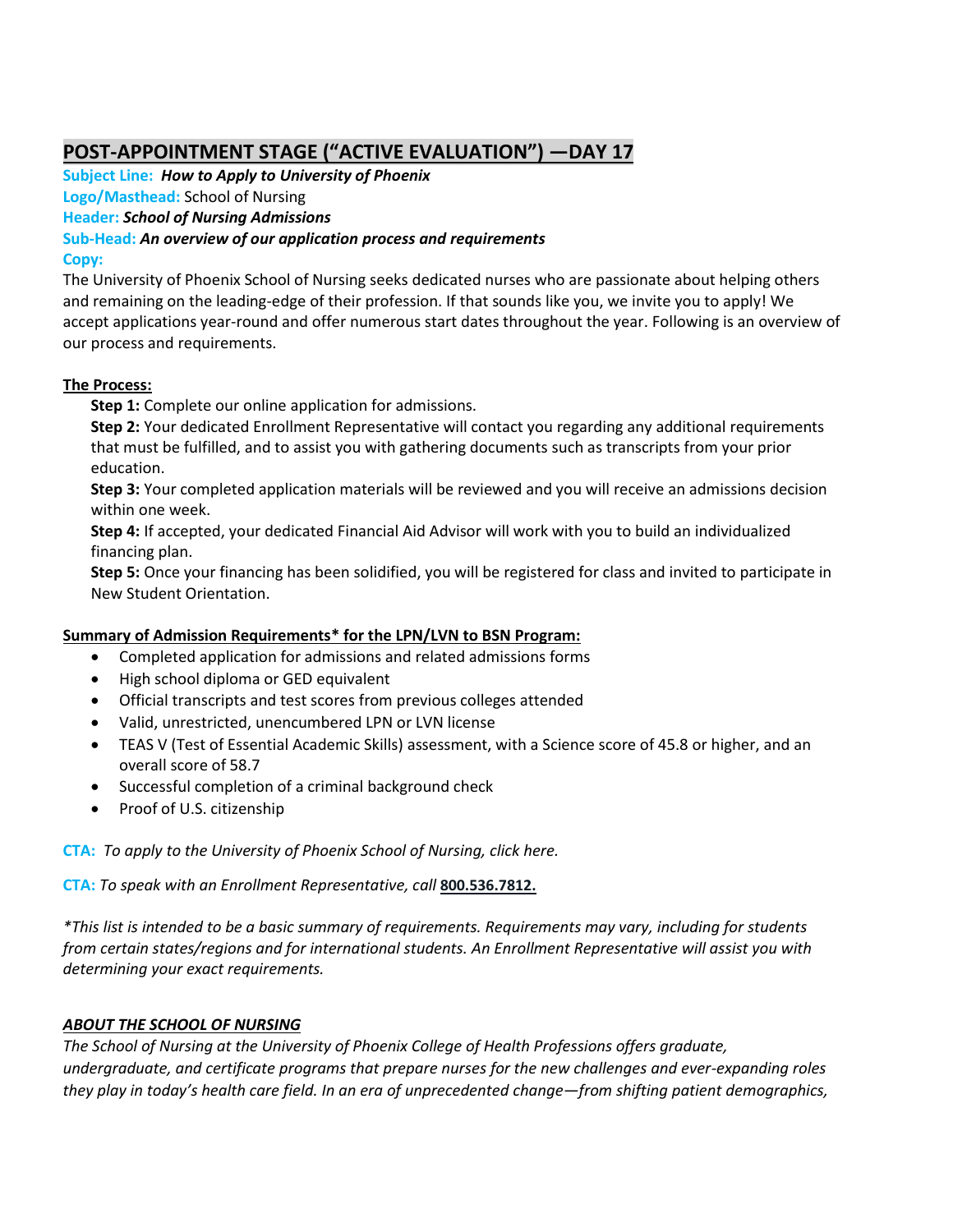*to the emergence of new models like telemedicine and retail medicine, to an increasingly complex licensing and credentialing environment—the School of Nursing is committed to helping students navigate the changes and remain on the leading-edge of their professions. The School of Nursing helps today's students become the nurses tomorrow needs.* 

# **POST-APPOINTMENT STAGE ("ACTIVE EVALUATION") —DAY 21**

**Subject Line:** Seize the Day **Logo/Masthead:** School of Nursing **Header:** *Seize the Day* **Sub-Head:** *Don't miss an opportunity to fill the growing demand for qualified nurses.* **Copy:**

As you know, nursing is the fastest growing occupation in the U.S., with more anticipated job growth than any other profession.<sup>7</sup> Between 2008 and 2018, the field of nursing is expected to grow an average of 22% per year—and, in some settings, the growth will be even higher. <sup>8</sup>

With so many opportunities on the horizon, this may be the ideal time to "seize the day" and begin preparing for the many opportunities that await. And the University of Phoenix may be the ideal school to help you do it:

- *RELEVANCE*—We are on the pulse of change in the rapidly-evolving health care industry, and adapt our curriculum to keep pace.
- QUALITY—We are accredited, our curriculum remains closely aligned with the latest third-party standards, and we maintain impressive student and alumni satisfaction rates.
- ACCESSIBILITY—We offer programs that can fit into the realities of your life as a busy working adult.

As the need for qualified nurses continues to grow, the University of Phoenix School of Nursing can prepare you to effectively meet that need and become the nurse tomorrow needs.

**CTA:** *To apply to the University of Phoenix School of Nursing, click here.* 

**CTA:** *To speak with an Enrollment Representative, call* **[800.536.7812.](tel:+18005367812)**

### *ABOUT THE SCHOOL OF NURSING*

 $\overline{a}$ 

*The School of Nursing at the University of Phoenix College of Health Professions offers graduate, undergraduate, and certificate programs that prepare nurses for the new challenges and ever-expanding roles they play in today's health care field. In an era of unprecedented change—from shifting patient demographics,* 

<sup>7</sup> *Monthly Labor Review, Occupational Employment Projections to 2022. bls.gov. Bureau of Labor Statistics. December 2014.*

<sup>8</sup> *Monthly Labor Review, Occupational Employment Projections to 2022. bls.gov. Bureau of Labor Statistics. December 2014.*